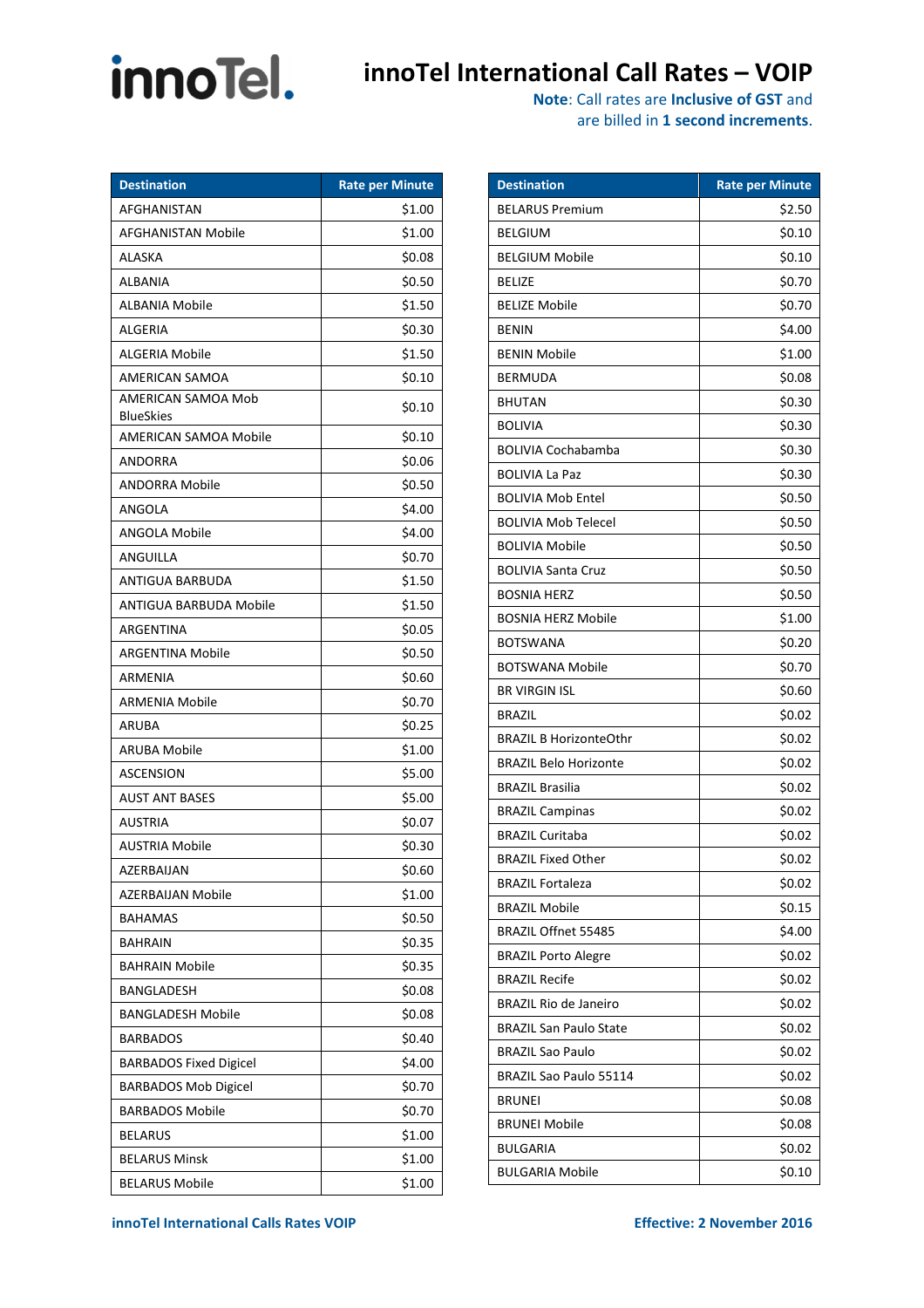## **innoTel** innoTel International Call Rates – VOIP

| are billed in 1 second increments. |  |  |
|------------------------------------|--|--|
|------------------------------------|--|--|

| <b>Destination</b>            | <b>Rate per Minute</b> |
|-------------------------------|------------------------|
| <b>BURKINA FASO</b>           | \$1.00                 |
| <b>BURUNDI</b>                | \$2.00                 |
| <b>BURUNDI Mobile</b>         | \$2.00                 |
| CAMBODIA                      | \$0.20                 |
| <b>CAMBODIA Fixed Metfone</b> | \$0.20                 |
| <b>CAMBODIA Mob Metfone</b>   | \$0.20                 |
| <b>CAMBODIA Mobile</b>        | \$0.20                 |
| CAMEROON                      | \$0.30                 |
| CAMEROON Mob MTN              | \$1.00                 |
| <b>CAMEROON Mob Orange</b>    | \$1.00                 |
| CANADA                        | \$0.02                 |
| CANADA Code 1+867             | \$0.40                 |
| <b>CAPE VERDE</b>             | \$0.50                 |
| CAYMAN ISL                    | \$0.40                 |
| CAYMAN ISL Mobile             | \$0.50                 |
| <b>CEN AFRICAN REP</b>        | \$2.00                 |
| CHAD                          | \$2.00                 |
| <b>CHAD Mob Airtel</b>        | \$2.00                 |
| CHAD Mobile                   | \$2.00                 |
| CHILE                         | \$0.10                 |
| <b>CHILE Mobile</b>           | \$0.10                 |
| CHINA                         | \$0.02                 |
| <b>CHINA Mobile</b>           | \$0.02                 |
| COLOMBIA                      | \$0.15                 |
| <b>COLOMBIA Mobile</b>        | \$0.15                 |
| <b>COMOROS</b>                | \$0.70                 |
| <b>CONGO</b>                  | \$1.50                 |
| CONGO DRP ZAIRE               | \$1.00                 |
| COOK ISL                      | \$2.00                 |
| COSTA RICA                    | \$0.05                 |
| <b>COSTA RICA Mobile</b>      | \$0.15                 |
| CROATIA                       | \$0.10                 |
| <b>CROATIA Mobile</b>         | \$1.00                 |
| CUBA                          | \$2.50                 |
| <b>CYPRUS</b>                 | \$0.02                 |
| <b>CYPRUS Mobile</b>          | \$0.05                 |
| CZECH REP                     | \$0.05                 |
| <b>CZECH REP Mobile</b>       | \$0.20                 |
| DENMARK                       | \$0.02                 |
| DENMARK Mobile                | \$0.05                 |
| DIEGO GARCIA                  | \$0.60                 |

| <b>Destination</b>          | <b>Rate per Minute</b> |
|-----------------------------|------------------------|
| <b>DJIBOUTI</b>             | \$1.00                 |
| <b>DOMINICA</b>             | \$1.00                 |
| DOMINICA Mobile             | \$0.70                 |
| <b>DOMINICAN REP</b>        | \$0.05                 |
| DOMINICAN REP Mobile        | \$0.20                 |
| <b>EAST TIMOR</b>           | \$1.00                 |
| <b>EAST TIMOR Mobile</b>    | \$1.00                 |
| <b>ECUADOR</b>              | \$0.35                 |
| <b>ECUADOR Mobile</b>       | \$0.60                 |
| <b>EGYPT</b>                | \$0.25                 |
| <b>EGYPT Mobile</b>         | \$0.35                 |
| EL SALVADOR                 | \$0.60                 |
| <b>EL SALVADOR Mobile</b>   | \$0.60                 |
| EQ GUINEA                   | \$2.00                 |
| <b>ERITREA</b>              | \$0.70                 |
| <b>ESTONIA</b>              | \$0.05                 |
| <b>ESTONIA Mobile</b>       | \$1.00                 |
| <b>ETHIOPIA</b>             | \$0.60                 |
| ETHIOPIA Mobile             | \$0.70                 |
| <b>FALKLAND ISL</b>         | \$4.00                 |
| <b>FAROE ISL</b>            | \$4.00                 |
| FED MICRONESIA              | \$2.00                 |
| FIJI                        | \$0.80                 |
| FIJI Mob Digicel            | \$0.80                 |
| <b>FIJI Mobile</b>          | \$0.80                 |
| <b>FINLAND</b>              | \$0.12                 |
| <b>FINLAND Mobile</b>       | \$0.08                 |
| <b>FR POLYNESIA</b>         | \$0.70                 |
| FR POLYNESIA Mobile         | \$0.70                 |
| <b>FRANCE</b>               | \$0.02                 |
| <b>FRANCE Mobile</b>        | \$0.20                 |
| <b>FRENCH GUIANA</b>        | \$0.05                 |
| <b>FRENCH GUIANA Mobile</b> | \$0.50                 |
| <b>GABON</b>                | \$1.50                 |
| <b>GABON Mobile</b>         | \$1.50                 |
| <b>GAMBIA</b>               | \$1.50                 |
| <b>GAMBIA Mobile</b>        | \$2.50                 |
| GEORGIA                     | \$1.00                 |
| <b>GEORGIA Mobile</b>       | \$1.00                 |
| <b>GERMANY</b>              | \$0.02                 |
| GERMANY Mobile              | \$0.07                 |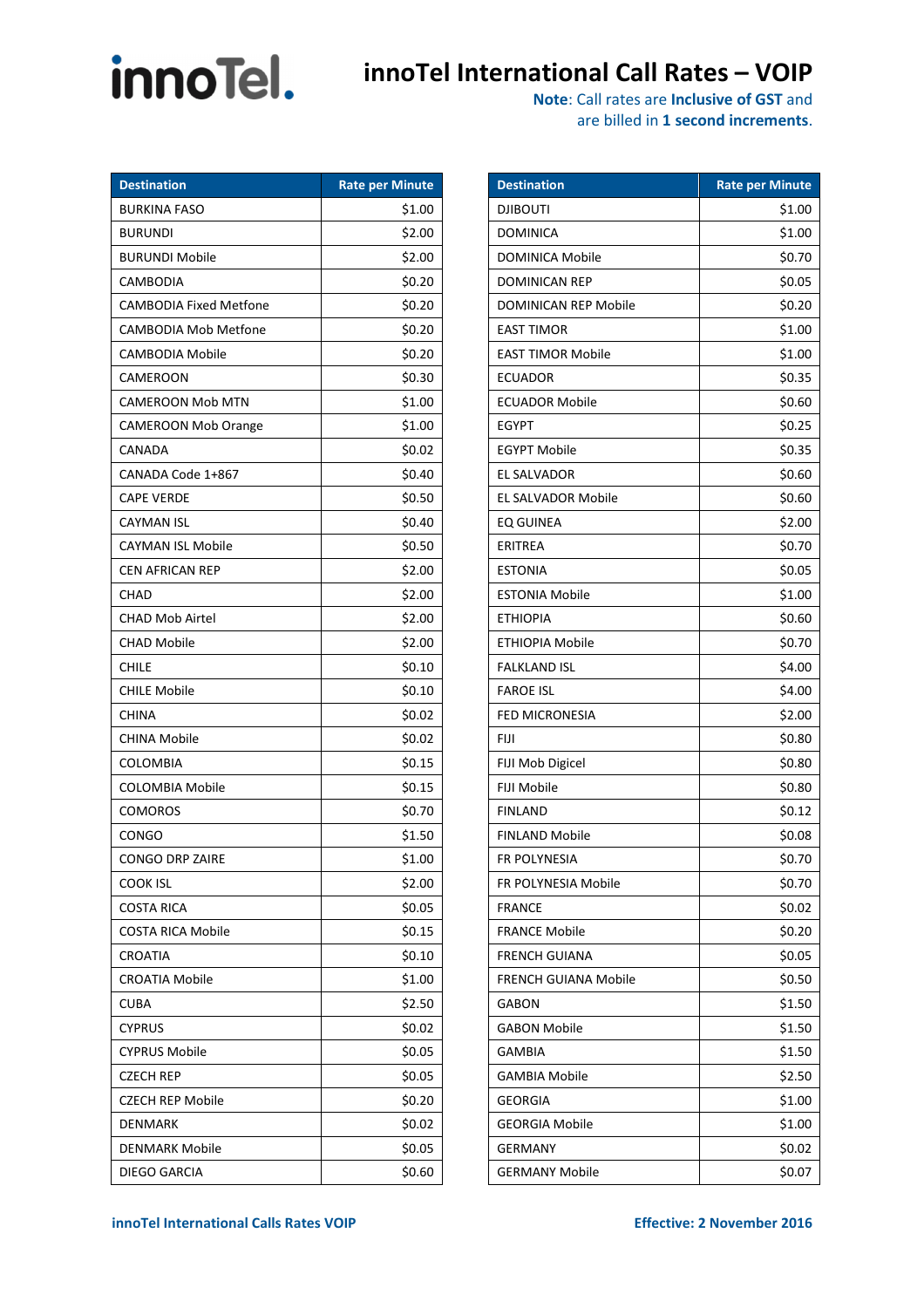## **innoTel** innoTel International Call Rates – VOIP

|  |  | are billed in 1 second increments. |
|--|--|------------------------------------|
|--|--|------------------------------------|

| <b>Destination</b>       | <b>Rate per Minute</b> |
|--------------------------|------------------------|
| GHANA                    | \$1.00                 |
| <b>GHANA Mobile</b>      | \$0.70                 |
| <b>GIBRALTAR</b>         | \$0.25                 |
| <b>GREECE</b>            | \$0.06                 |
| <b>GREECE Mobile</b>     | \$0.20                 |
| GREENLAND                | \$1.00                 |
| <b>GREENLAND Mobile</b>  | \$1.50                 |
| <b>GRENADA</b>           | \$0.50                 |
| <b>GRENADA Mobile</b>    | \$0.70                 |
| <b>GUADELOUPE</b>        | \$0.04                 |
| <b>GUADELOUPE Mobile</b> | \$0.20                 |
| <b>GUAM</b>              | \$0.05                 |
| <b>GUATEMALA</b>         | \$0.40                 |
| GUATEMALA Mobile         | \$0.40                 |
| <b>GUINEA BISSAU</b>     | \$2.20                 |
| <b>GUINEA REP</b>        | \$1.50                 |
| GUINEA REP Mobile        | \$1.50                 |
| GUYANA                   | \$0.70                 |
| <b>GUYANA Mobile</b>     | \$1.00                 |
| <b>HAITI</b>             | \$4.00                 |
| <b>HAITI Mobile</b>      | \$0.70                 |
| HAWAII                   | \$0.02                 |
| <b>HONDURAS</b>          | \$0.40                 |
| HONDURAS Mobile          | \$0.50                 |
| <b>HONG KONG</b>         | \$0.05                 |
| <b>HONG KONG Mobile</b>  | \$0.05                 |
| <b>HUNGARY</b>           | \$0.02                 |
| HUNGARY Mobile           | \$0.06                 |
| ICELAND                  | \$0.05                 |
| <b>ICELAND Mobile</b>    | \$0.06                 |
| INDIA                    | \$0.05                 |
| <b>INDIA Mobile</b>      | \$0.05                 |
| <b>INDONESIA</b>         | \$0.08                 |
| INDONESIA Mobile         | \$0.15                 |
| <b>INMARSAT</b>          | \$15.00                |
| <b>IRAN</b>              | \$0.50                 |
| <b>IRAN Mobile</b>       | \$0.50                 |
| <b>IRAN Tehran</b>       | \$0.50                 |
| <b>IRAQ</b>              | \$0.50                 |
| IRAQ Mobile              | \$0.60                 |
| IRELAND                  | \$0.02                 |

| <b>Destination</b>        | <b>Rate per Minute</b> |
|---------------------------|------------------------|
| <b>IRELAND Mobile</b>     | \$0.10                 |
| <b>IRIDIUM</b>            | \$15.00                |
| <b>ISRAEL</b>             | \$0.05                 |
| <b>ISRAEL Mobile</b>      | \$0.06                 |
| <b>ITALY</b>              | \$0.02                 |
| <b>ITALY Mobile</b>       | \$0.30                 |
| <b>IVORY COAST</b>        | \$1.00                 |
| <b>IVORY COAST Mobile</b> | \$1.00                 |
| JAMAICA                   | \$0.50                 |
| JAMAICA Mob Digicel       | \$0.70                 |
| <b>JAMAICA Mob LIME</b>   | \$0.70                 |
| <b>JAMAICA Mobile</b>     | \$0.70                 |
| <b>JAPAN</b>              | \$0.04                 |
| <b>JAPAN IP Phone</b>     | \$0.15                 |
| JAPAN Mobile              | \$0.15                 |
| JORDAN                    | \$0.50                 |
| <b>JORDAN Mobile</b>      | \$0.50                 |
| <b>KAZAKHSTAN</b>         | \$0.20                 |
| <b>KENYA</b>              | \$0.50                 |
| <b>KENYA Mob Airtel</b>   | \$0.60                 |
| <b>KENYA Mob Safricom</b> | \$0.60                 |
| <b>KENYA Mobile</b>       | \$0.60                 |
| <b>KENYA Nairobi</b>      | \$0.50                 |
| KIRIBATI                  | \$5.00                 |
| <b>KOREA DPR</b>          | \$1.50                 |
| <b>KOREA REP</b>          | \$0.03                 |
| KOREA REP Mobile          | \$0.05                 |
| <b>KUWAIT</b>             | \$0.15                 |
| <b>KUWAIT Mobile</b>      | \$0.30                 |
| KYRGYZSTAN                | \$5.00                 |
| KYRGYZSTAN Mobile         | \$1.00                 |
| LAOS                      | \$0.25                 |
| LATVIA                    | \$0.50                 |
| LATVIA Mobile             | \$1.50                 |
| LEBANON                   | \$0.25                 |
| <b>LEBANON Mobile</b>     | \$0.60                 |
| <b>LESOTHO</b>            | \$0.60                 |
| LESOTHO Mobile            | \$0.70                 |
| LIBERIA                   | \$1.00                 |
| LIBERIA Mobile            | \$1.20                 |
| LIBYA                     | \$0.70                 |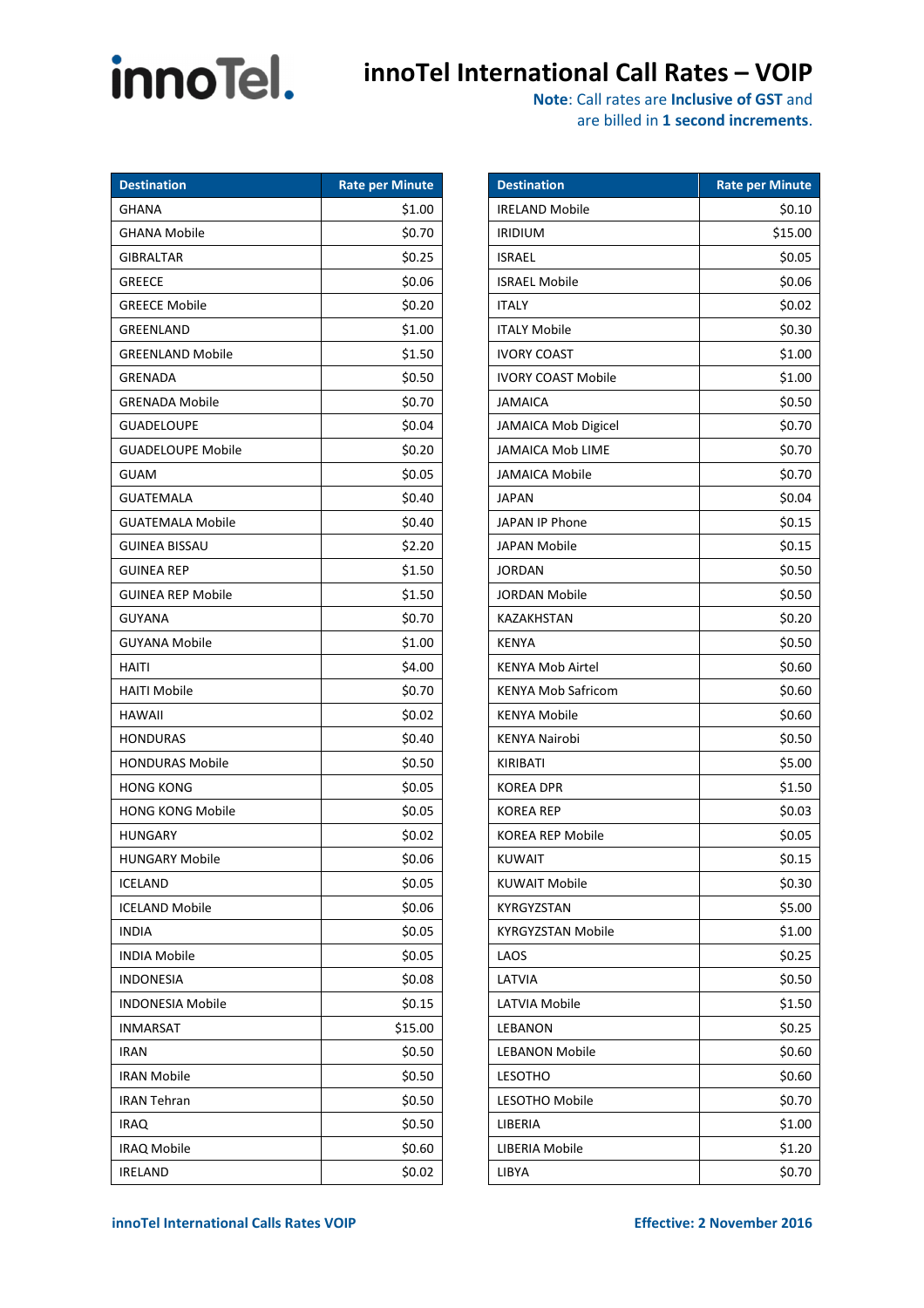# innoTel.

### **innoTel International Call Rates – VOIP**

|  |  | are billed in 1 second increments. |
|--|--|------------------------------------|
|--|--|------------------------------------|

| <b>Destination</b>             | <b>Rate per Minute</b> |
|--------------------------------|------------------------|
| LIBYA Mobile                   | \$0.70                 |
| LIECHTENSTEIN                  | \$0.20                 |
| LIECHTENSTEIN Mobile           | \$0.50                 |
| LITHUANIA                      | \$0.40                 |
| LITHUANIA Mobile               | \$1.00                 |
| LUXEMBOURG                     | \$0.04                 |
| LUXEMBOURG Mobile              | \$0.08                 |
| MACAU                          | \$0.20                 |
| <b>MACAU Mobile</b>            | \$0.20                 |
| MACEDONIA                      | \$0.40                 |
| <b>MACEDONIA Mobile</b>        | \$1.00                 |
| MADAGASCAR                     | \$2.00                 |
| <b>MADAGASCAR Mobile</b>       | \$1.50                 |
| <b>MALAWI</b>                  | \$1.00                 |
| <b>MALAWI Mob Airtel</b>       | \$1.00                 |
| MALAWI Mob Telkom              | \$1.00                 |
| MALAWI Mobile                  | \$0.40                 |
| MALAYSIA                       | \$0.15                 |
| <b>MALAYSIA Mobile</b>         | \$0.15                 |
| <b>MALDIVES</b>                | \$2.50                 |
| MALI                           | \$1.20                 |
| MALI Bamako                    | \$1.20                 |
| <b>MALI Mob Orange</b>         | \$1.20                 |
| <b>MALI Mobile</b>             | \$1.20                 |
| <b>MALTA</b>                   | \$0.02                 |
| <b>MALTA Mobile</b>            | \$0.04                 |
| <b>MARIANA ISL</b>             | \$0.20                 |
| <b>MARSHALL ISL</b>            | \$0.70                 |
| MARTINIQUE                     | \$0.07                 |
| MARTINIQUE Mobile              | \$0.07                 |
| MAURITANIA                     | \$1.50                 |
| <b>MAURITIUS</b>               | \$0.50                 |
| <b>MAURITIUS Mobile</b>        | \$0.50                 |
| MAYOTTE                        | \$0.30                 |
| <b>MAYOTTE Mobile</b>          | \$0.40                 |
| MEXICO                         | \$0.02                 |
| MEXICO Mobile                  | \$0.30                 |
| MOLDOVA                        | \$0.80                 |
| <b>MOLDOVA Mob Pridnestrov</b> | \$0.80                 |
| MOLDOVA Mobile                 | \$0.80                 |
| MONACO                         | \$0.20                 |

| <b>Destination</b>          | <b>Rate per Minute</b> |
|-----------------------------|------------------------|
| MONACO Mobile               | \$1.00                 |
| MONGOLIA                    | \$0.05                 |
| MONTENEGRO                  | \$0.50                 |
| <b>MONTENEGRO Mobile</b>    | \$1.00                 |
| MONTSERRAT                  | \$0.70                 |
| MONTSERRAT Mobile           | \$0.70                 |
| MOROCCO                     | \$0.05                 |
| <b>MOROCCO Mobile</b>       | \$1.00                 |
| MOZAMBIQUE                  | \$0.15                 |
| MOZAMBIQUE Mobile           | \$0.80                 |
| MYANMAR                     | \$0.40                 |
| NAMIBIA                     | \$0.10                 |
| NAMIBIA Mobile              | \$0.20                 |
| NAURU                       | \$4.00                 |
| <b>NEPAL</b>                | \$0.30                 |
| <b>NETH ANTILLES</b>        | \$0.20                 |
| <b>NETH ANTILLES Mobile</b> | \$0.35                 |
| NETHERLANDS                 | \$0.02                 |
| <b>NETHERLANDS Mobile</b>   | \$0.08                 |
| NEW CALEDONIA               | \$0.50                 |
| NEW ZEALAND                 | \$0.05                 |
| <b>NEW ZEALAND MOBILE</b>   | \$0.20                 |
| NICARAGUA                   | \$0.40                 |
| NICARAGUA Mobile            | \$1.00                 |
| <b>NIGER</b>                | \$1.50                 |
| NIGER Mob Airtel            | \$1.50                 |
| NIGER Mob Orange            | \$1.50                 |
| <b>NIGER Mob Telecel</b>    | \$1.50                 |
| NIGER Mobile                | \$1.50                 |
| NIGERIA                     | \$0.50                 |
| NIGERIA Mobile              | \$0.50                 |
| NIUE                        | \$2.00                 |
| NORFOLK ISL                 | \$2.00                 |
| <b>NORWAY</b>               | \$0.02                 |
| NORWAY Mobile               | \$0.15                 |
| OMAN                        | \$0.40                 |
| OMAN Mobile                 | \$0.80                 |
| PAKISTAN                    | \$0.15                 |
| PAKISTAN Mob Mobilink       | \$0.15                 |
| PAKISTAN Mob Telenor        | \$0.15                 |
| PAKISTAN Mob UFone          | \$0.15                 |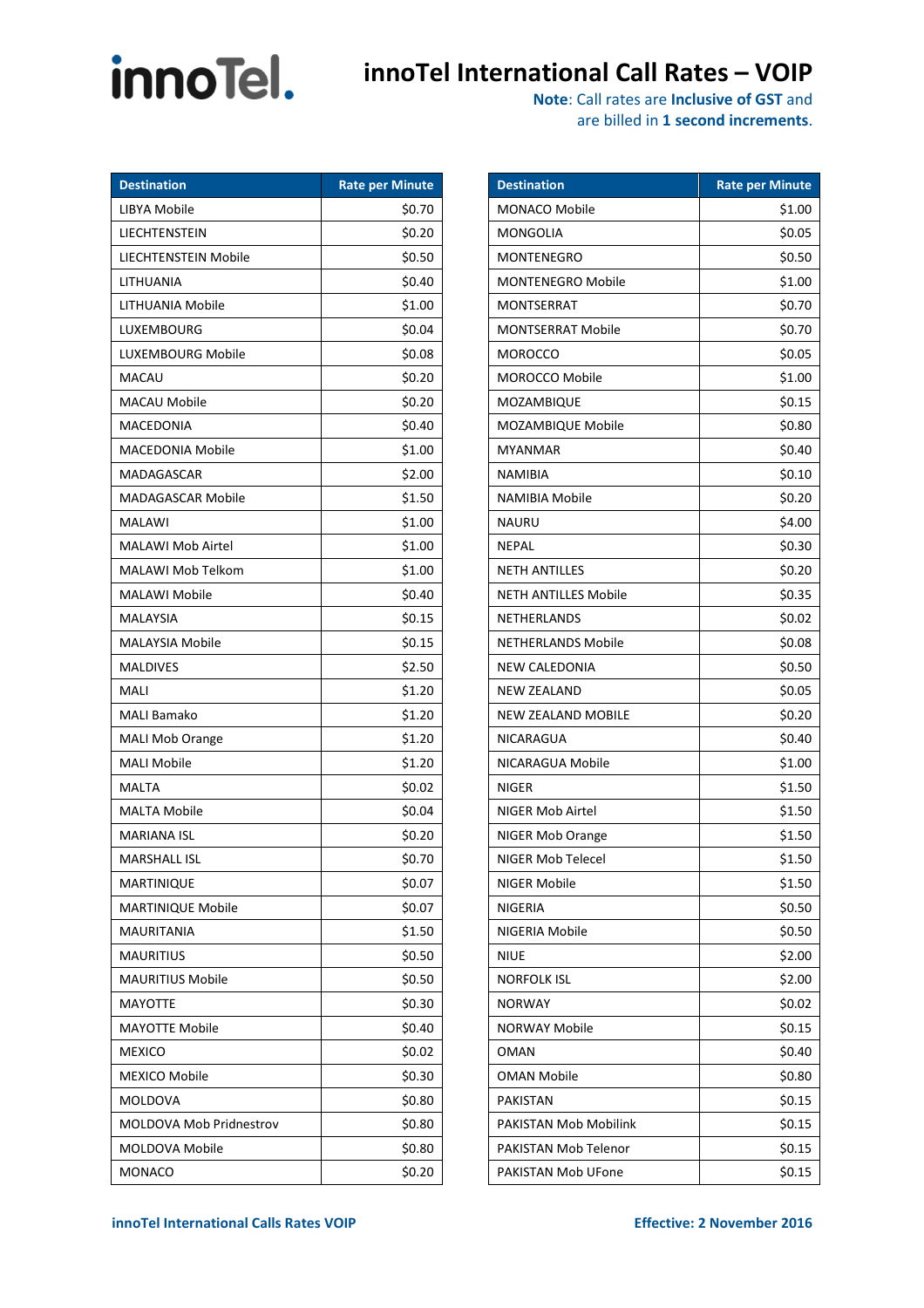# innoTel.

### **innoTel International Call Rates – VOIP**

**Note**: Call rates are **Inclusive of GST** and are billed in **1 second increments**.

| <b>Destination</b>           | <b>Rate per Minute</b> |
|------------------------------|------------------------|
| PAKISTAN Mob Warid           | \$0.15                 |
| PAKISTAN Mob Zong            | \$0.15                 |
| PAKISTAN Mobile              | \$0.15                 |
| PALAU                        | \$0.70                 |
| <b>PALESTINE</b>             | \$4.00                 |
| <b>PALESTINE Mobile</b>      | \$0.80                 |
| PANAMA                       | \$0.05                 |
| PANAMA Mobile                | \$0.40                 |
| PAPUA NG                     | \$2.00                 |
| PAPUA NG Mobile              | \$2.50                 |
| PARAGUAY                     | \$0.08                 |
| PARAGUAY Mobile              | \$0.08                 |
| PERU                         | \$0.02                 |
| PERU Mobile                  | \$0.07                 |
| <b>PHILIPPINES</b>           | \$0.30                 |
| PHILIPPINES Mob Digitel      | \$0.40                 |
| PHILIPPINES Mob Globe        | \$0.40                 |
| <b>PHILIPPINES Mob Smart</b> | \$0.40                 |
| <b>PHILIPPINES Mobile</b>    | \$0.40                 |
| <b>POLAND</b>                | \$0.04                 |
| <b>POLAND Mobile</b>         | \$0.30                 |
| PORTUGAL                     | \$0.02                 |
| PORTUGAL Mobile              | \$0.30                 |
| PUERTO RICO                  | \$0.02                 |
| QATAR                        | \$0.50                 |
| QATAR Mobile                 | \$0.50                 |
| <b>REUNION</b>               | \$0.10                 |
| REUNION Mobile               | \$0.10                 |
| <b>ROMANIA</b>               | \$0.02                 |
| ROMANIA Mobile               | \$0.04                 |
| <b>RUSSIA</b>                | \$0.06                 |
| <b>RUSSIA Mob MTS</b>        | \$0.35                 |
| RUSSIA Mobile                | \$0.35                 |
| RWANDA                       | \$1.00                 |
| <b>RWANDA Mobile</b>         | \$1.00                 |
| SAMOA WESTERN                | \$2.50                 |
| SAMOA WESTERN Mobile         | \$2.50                 |
| SAN MARINO                   | \$0.10                 |
| SAN MARINO Mobile            | \$0.60                 |
| <b>SAO TOME PRINC</b>        | \$2.00                 |
| SAUDI ARABIA                 | \$0.25                 |

| <b>Destination</b>         | <b>Rate per Minute</b> |
|----------------------------|------------------------|
| SAUDI ARABIA Mobile        | \$0.35                 |
| SENEGAL                    | \$0.50                 |
| SENEGAL Mobile             | \$2.00                 |
| SERBIA                     | \$0.50                 |
| SERBIA Fixed Orion         | \$0.90                 |
| SERBIA Kosovo              | \$0.50                 |
| SERBIA Mob Mobtel          | \$1.00                 |
| <b>SERBIA Mob Telkom</b>   | \$1.00                 |
| SERBIA Mobile              | \$1.00                 |
| <b>SEYCHELLES</b>          | \$2.00                 |
| SIERRA LEONE               | \$1.50                 |
| SIERRA LEONE Mobile        | \$1.50                 |
| SINGAPORE                  | \$0.15                 |
| SINGAPORE Mobile           | \$0.15                 |
| SINT MAARTEN               | \$0.30                 |
| <b>SINT MAARTEN Mobile</b> | \$0.40                 |
| SLOVAK REP                 | \$0.02                 |
| SLOVAK REP Mobile          | \$0.10                 |
| SLOVENIA                   | \$0.60                 |
| SLOVENIA Mob IPKONET       | \$1.20                 |
| SLOVENIA Mobile            | \$1.20                 |
| <b>SOLOMON ISL</b>         | \$2.50                 |
| SOLOMON ISL Mobile         | \$3.00                 |
| SOMALIA                    | \$2.00                 |
| SOUTH AFRICA               | \$0.04                 |
| SOUTH AFRICA Mobile        | \$0.06                 |
| <b>SOUTH SUDAN</b>         | \$0.50                 |
| <b>SPAIN</b>               | \$0.20                 |
| SPAIN Mobile               | \$0.25                 |
| <b>SPAIN Premium</b>       | \$0.40                 |
| <b>SRI LANKA</b>           | \$0.50                 |
| <b>SRI LANKA Mobile</b>    | \$0.50                 |
| ST HELENA                  | \$5.00                 |
| ST KITTS NEVIS             | \$0.60                 |
| ST LUCIA                   | \$0.70                 |
| <b>ST LUCIA Mobile</b>     | \$0.70                 |
| ST PIERRE                  | \$0.70                 |
| <b>ST VINCENT</b>          | \$0.70                 |
| SUDAN                      | \$0.50                 |
| SURINAME                   | \$5.00                 |
| SURINAME Mobile            | \$0.80                 |